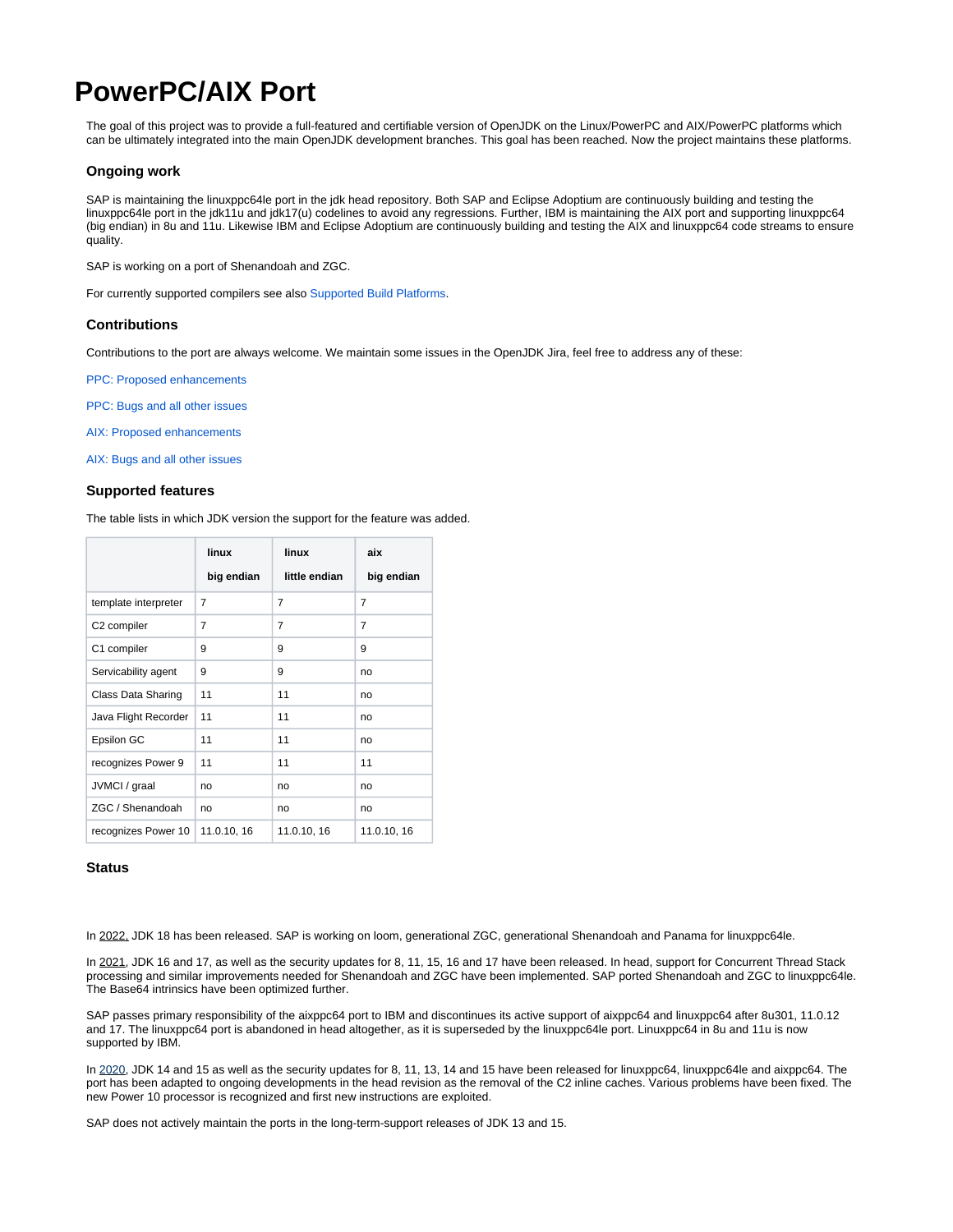In 2019, JDK 12 and JDK 13 as well as the security updates for 8, 11, 12 and 13 have been released for linuxppc64, linuxppc64le and aixppc64. JDK 13 can be compiled with xlC 16 making JEP 347 (C++ 14) possible. A lot has been invested in stability and improving of JDK11. Some new intrinsics and compiler optimizations have been implemented.

In 2018, JDK 10 and **JDK 11** have been **released** for linuxppc64, linuxppc64le and aixppc64. Various performance optimizations have been implemented by IBM and SAP. This includes optimizations of the GCs, e.g., cheaper barriers, and various improved or new intrinsics. The linux platforms support Class Data Sharing and Java Flight Recorder since JDK11. Many issues have been fixed. SAP discontinues active support of jdk7u.

In 2017 JDK 9 has been released for linuxppc64, linuxppc64le and aixppc64.

In 2016 the JDK 7 port has been integrated into the jdk7u main line. [ppc-aix-port/jdk7u](http://hg.openjdk.java.net/ppc-aix-port/jdk7u) is closed now. SAP contributed a row of fixes and continuous improvements to JDK 8. SAP has been working on keeping the three ppc platforms up to date in the jdk 9 project. IBM has tested and optimized JDK 8 and 9 in the Casandra context and other open source use cases.

In December 2015 SAP finished contributing the C1 compiler to jdk9. The VM now utilizes TieredCompilation. It is not planned to downport this to jdk8u or jdk7u. Alexander Smundak of Google fixed the little endian port in jdk9 to report its platform as 'ppc64le'.

In March 2015 SAP finished contributing optimizations to the compressed oop modes, resulting in measurable performance improvements on ppc.

In November 2014 our ports have successfully passed all the Java SE 8 Test Compatibility Kit (TCK) tests on Fedora 19 Linux/PPC64 and AIX 7.1 /PPC64. This means that our ports are fully compliant with the Java SE 8 specification on the named platforms.

In July 2014 Alexander Smundak of Google contributed the little-endian port of the template interpreter to jdk8u, jdk9 and jdk7u.

In April 2014 we also integrated the little-endian ppc port done by Alexander Smundak of Google into jdk8u, jdk9 and jdk7u. This port not yet supports the template interpreter and must be built setting --with-jvm-interpreter=cpp.

In April 2014 we finished the port of the template interpreter for the big-endian platforms. The template interpreter also is ported back to the jdk 7 repository [ppc-aix-port/jdk7u](http://hg.openjdk.java.net/ppc-aix-port/jdk7u).

On March 27th 2014 all our Java 8 changes from the [ppc-aix-port/stage](http://hg.openjdk.java.net/ppc-aix-port/stage) forest have been bulk integrated into [jdk8u/hs-dev](http://hg.openjdk.java.net/jdk8u/hs-dev) and have now finally arrived in [jdk8u/jdk8u-dev.](http://hg.openjdk.java.net/jdk8u/jdk8u-dev/) The [ppc-aix-port/stage](http://hg.openjdk.java.net/ppc-aix-port/stage) forest has been set to read-only mode leaving [ppc-aix-port/jdk7u](http://hg.openjdk.java.net/ppc-aix-port/jdk7u) as the only remaining, open repository of the project. We will keep this repository open and merge it from time to time with the upstream [ppc-aix-port/jdk7u](http://hg.openjdk.java.net/ppc-aix-port/jdk7u) for downstream users of our port like Linux packagers or the new ppc64le (little-endian) community.

As of February 2014, our port has been integrated into the [jdk9/hs-comp](http://hg.openjdk.java.net/jdk9/hs-comp/) forest from where it will be automatically integrated into all the other Java 9 forests. As a result our [ppc-aix-port/stage-9](http://hg.openjdk.java.net/ppc-aix-port/stage-9) forest has become obsolete and has been set to read-only mode. The [ppc-aix-port/jdk8](http://hg.openjdk.java.net/ppc-aix-port/jdk8) forest isn't needed either, because all the Java 8 changes have been reviewed and integrated into our [jdk7u/jdk7u-dev/](http://hg.openjdk.java.net/jdk7u/jdk7u-dev/) forest which is planned for integration into [jdk8u](http://hg.openjdk.java.net/jdk8u/jdk8u-dev/)[dev](http://hg.openjdk.java.net/jdk8u/jdk8u-dev/) (right in time for the 8u20 release).

In December 2013 we completed the C2 compiler and thus reached Milestone M3.1 of the [PowerPC/AIX Port Integration Plan](https://wiki.openjdk.org/pages/viewpage.action?pageId=13729959). HotSpot can now be built as server VM (with-jvm-variants=server). We also already added the majority of the changes targeted for M3.2 improving stability and performance of the port.

As of November 2013, we reached Milestone 2.3 of our [PowerPC/AIX Port Integration Plan](https://wiki.openjdk.org/pages/viewpage.action?pageId=13729959). This means that we can now build and use the the complete JDK from our staging repository on Linux as well as on AIX. The work on Milestone 3.1 "HotSpot changes for the PPC64 C2 Port" is progressing really well and we hope to have a C2 enabled VM by the end of the year.

Meet the PowerPC/AIX Porting team at the [JavaOne2013](http://www.oracle.com/javaone) BOF ["OpenJDK Porting Experiences: The Good, the Bad, and the Downright Ugly](https://oracleus.activeevents.com/2013/connect/sessionDetail.ww?SESSION_ID=4132) [B [OF4132\]"](https://oracleus.activeevents.com/2013/connect/sessionDetail.ww?SESSION_ID=4132) [\(HTML-Slides of the talk](http://openjdkpower.osuosl.org/OpenJDK/JavaOne2013/JavaOne2013.html)).

As of September 2013, we reached Milstone 2.2 of our [PowerPC/AIX Port Integration Plan](https://wiki.openjdk.org/pages/viewpage.action?pageId=13729959). This means that we can now build and use the (still interpreter-only) HotSpot VM from the staging repository on AIX. We're currently working on getting the whole JDK 8 in the staging repository to build with the new build system on AIX.

As of August 2013, we reached Milstone 2.1of our [PowerPC/AIX Port Integration Plan](https://wiki.openjdk.org/pages/viewpage.action?pageId=13729959) (i.e. we now have a buildable and runnable, interpreter-only JDK8 in the staging repository.

As of June 2013, we've got our JEP "[Integrate PowerPC/AIX Port into JDK 8"](http://openjdk.java.net/jeps/175) funded. We agreed on a detailed [PowerPC/AIX Port Integration Plan](https://wiki.openjdk.org/pages/viewpage.action?pageId=13729959) and created the staging repository <http://hg.openjdk.java.net/ppc-aix-port/stage/> which will be used to collect the officially reviewed changesets of our port while it is regularly synchronized with the current up-stream development repository . Once the complete port is in the staging repository, it will be bulk-integrated up-streams into the latest JDK development repository.

#### As of May 2013, we have completed the [port of the new build system](http://mail.openjdk.java.net/pipermail/ppc-aix-port-dev/2013-May/000484.html) to AIX.

As of April 2013, the project has finalized its work on the Java 7 port. We've synchronized with the upstream<http://hg.openjdk.java.net/jdk7u> repository at tag 'jdk7u14-b14'. This particularly means that we now have a HotSpot 24 with the new JSR292 implementation in our JDK7 port. We also have a fully functional HotSpot 25 on Linux/PPC64 as well as on AIX in our<http://hg.openjdk.java.net/jdk8/hotspot>repository and on Linux/PPC64 the complete JDK8 can be build with the new build system. Currently we are focusing on completing the JDK8 port with the new build system on AIX.

As of January 2013, the project has reached its third milestone. The port has been stabilize and it successfully passed all the Java SE 7 Test Compatibility Kit (TCK) tests on SLES 11.1 Linux/PPC64 and AIX 5.3/PPC64. This means that the port is now fully compliant with the Java SE 7 specification on the named platforms. We have also initiated and filed ["JEP 175 : Integrate PowerPC/AIX Port into JDK 8](http://openjdk.java.net/jeps/175)". The next steps will be to synchronize our jdk7 repository with jdk7u-dev (we're currently still 7u6 based) and start working full steam on the integration of our changes into jdk8.